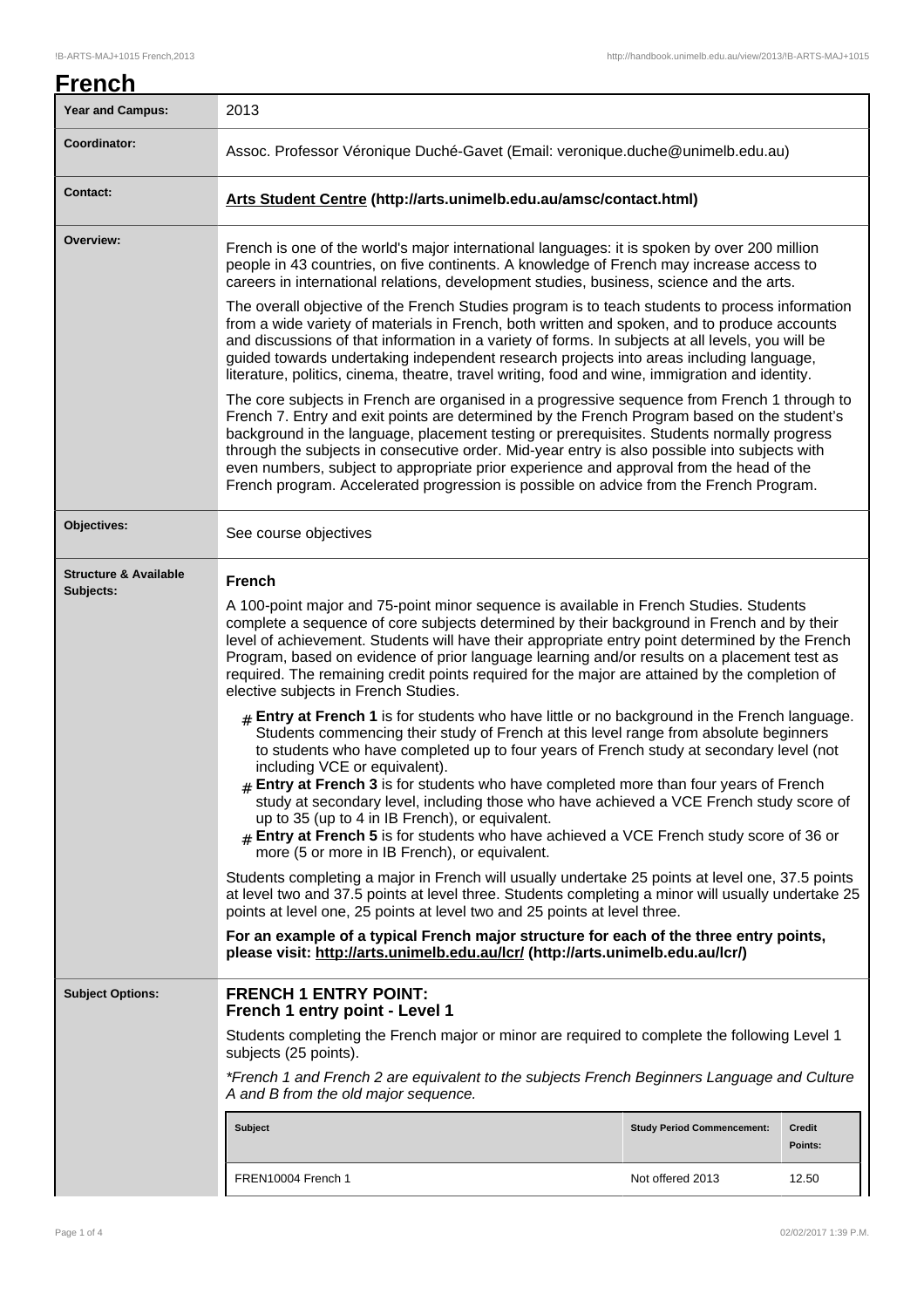| FREN10005 French 2                                                                                                                                                                                                                                                                                                                                                       | Not offered 2013 | 12.50 |
|--------------------------------------------------------------------------------------------------------------------------------------------------------------------------------------------------------------------------------------------------------------------------------------------------------------------------------------------------------------------------|------------------|-------|
| French 1 entry point - Level 2                                                                                                                                                                                                                                                                                                                                           |                  |       |
| Students completing the French major with a French 1 entry point are required to complete<br>French 3, French 4 and French Cultural Studies (37.5 points) OR Intensive French 3 and 4 and<br>French Cultural Studies (37.5 points). Students completing the French minor are required to<br>complete only French 3 and French 4 or Intensive French 3 and 4 (25 points). |                  |       |
| *French 3 and French 4 are equivalent to the subjects French Intermediate Language & Culture<br>A and B from the old major sequence.                                                                                                                                                                                                                                     |                  |       |

| <b>Subject</b>                           | <b>Study Period Commencement:</b> | <b>Credit</b><br>Points: |
|------------------------------------------|-----------------------------------|--------------------------|
| FREN20015 French 3                       | Not offered 2013                  | 12.50                    |
| FREN20017 French 4                       | Not offered 2013                  | 12.50                    |
| <b>FREN20016 French Cultural Studies</b> | Not offered 2013                  | 12.50                    |
| FREN20018 Intensive French 3 and 4       | Not offered 2013                  | 25                       |

### **French 1 entry point - Level 3**

Students completing the French major with a French 1 entry point are required to complete the following Level 3 subjects (25 points) plus one Level 3 elective (12.5 points). Students completing the French minor are required to complete only French 5 and French 6 (25 points).

| <b>Subject</b>     | <b>Study Period Commencement:</b> | <b>Credit</b><br>Points: |
|--------------------|-----------------------------------|--------------------------|
| FREN30003 French 5 | Not offered 2013                  | 12.50                    |
| FREN30004 French 6 | Not offered 2013                  | 12.50                    |

#### **FRENCH 3 ENTRY POINT: French 3 entry point - Level 1**

Students completing the French major or minor with a French 3 entry point are required to complete French 3 and French 4 (25 points). Second and third-year students have the option of completing the Summer Intensive French 3 and 4 (25 points) instead of French 3 and French 4.

\*French 3 and French 4 are equivalent to the subjects French Intermediate Language & Culture A and B from the old major sequence.

| <b>Subject</b>                     | <b>Study Period Commencement:</b> | <b>Credit</b><br>Points: |
|------------------------------------|-----------------------------------|--------------------------|
| FREN10001 French 3                 | Not offered 2013                  | 12.50                    |
| FREN10003 French 4                 | Not offered 2013                  | 12.50                    |
| FREN20018 Intensive French 3 and 4 | Not offered 2013                  | 25                       |

# **French 3 entry point - Level 2**

Students completing the French major with a French 3 entry point are required to complete French 5 and French 6 (25 points) plus one Level 2 elective (12.5 points). Students completing the French minor are required to complete only French 5 and French 6 (25 points).

| <b>Subject</b>     | <b>Study Period Commencement:</b> | Credit<br>Points: |
|--------------------|-----------------------------------|-------------------|
| FREN20001 French 5 | Not offered 2013                  | 12.50             |
| FREN20002 French 6 | Semester 2                        | 12.50             |

### **French 3 entry point - Level 3**

Students completing the French major with a French 3 entry point are required to complete the following Level 3 subject (12.5 points) plus two Level 3 electives (25 points). Students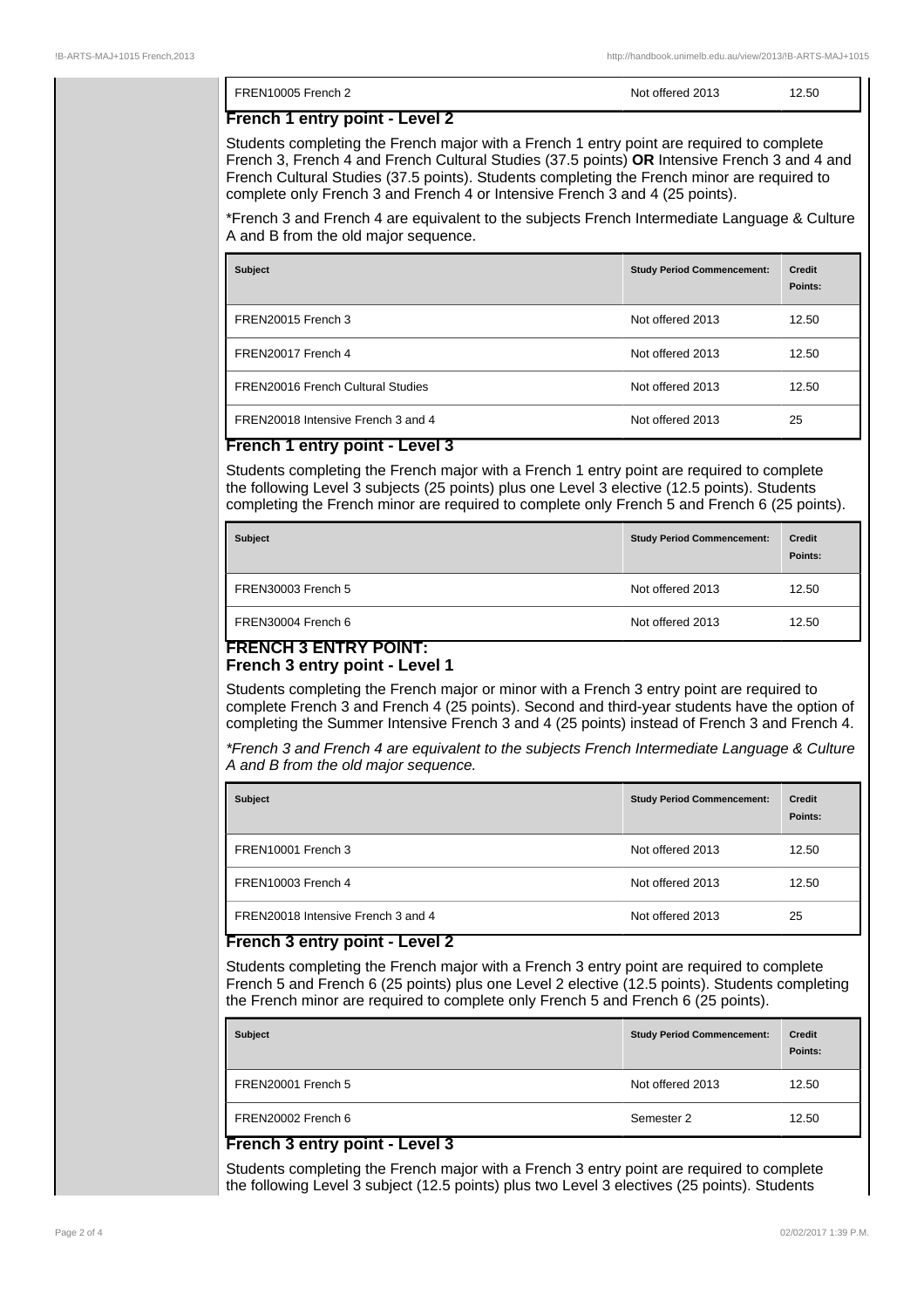completing the French minor are required to complete the following Level 3 subject (12.5 points) plus one Level 3 elective (12.5 points).

\*French Language and Culture 3A will become French 7 in 2014.

| <b>Subject</b>                           | <b>Study Period Commencement:</b> | <b>Credit</b><br>Points: |
|------------------------------------------|-----------------------------------|--------------------------|
| FREN30001 French Language and Culture 3A | Not offered 2013                  | 12.50                    |

#### **FRENCH 5 ENTRY POINT: French 5 entry point - Level 1**

Students completing the French major or minor with a French 5 entry point are required to complete the following Level 1 subjects (25 points).

\*French 5 and French 6 are equivalent to the subjects French Language and Culture 1A and 1B from the old major sequence.

| <b>Subject</b>     | <b>Study Period Commencement:</b> | <b>Credit</b><br>Points: |
|--------------------|-----------------------------------|--------------------------|
| FREN10006 French 5 | Not offered 2013                  | 12.50                    |
| FREN10007 French 6 | Not offered 2013                  | 12.50                    |

## **French 5 entry point - Level 2**

Students completing the French major with a French 5 entry point are required to complete French 7 (12.5 points) plus two level 2 electives (25 points). Students completing the French minor with a French 5 entry point are required to complete French 7 (12.5 points) plus one level 2 elective (12.5 points).

| <b>Subject</b>          | <b>Study Period Commencement:</b> | <b>Credit</b><br>Points: |
|-------------------------|-----------------------------------|--------------------------|
| FREN20019 French 7<br>- | Not offered 2013                  | 12.50                    |

## **French 5 entry point - Level 3**

Students completing the French major or minor must complete the following subject (12.5 points). Students completing the major are also required to complete two Level 3 electives (25 points). Students completing the minor are also required to complete one Level 3 elective (12.5 points).

\*From 2014 onwards, students completing the French major with a French 5 entry point are required to complete three Level 3 electives (37.5points). Students completing the French minor with a French 5 entry point are required to complete only two Level 3 electives (25 points).

| <b>Subject</b>                                    | <b>Study Period Commencement:</b> | <b>Credit</b><br>Points: |
|---------------------------------------------------|-----------------------------------|--------------------------|
| FREN30001 French Language and Culture 3A          | Not offered 2013                  | 12.50                    |
| <b>French Electives - Level 2</b>                 |                                   |                          |
| <b>Subject</b>                                    | <b>Study Period Commencement:</b> | <b>Credit</b><br>Points: |
| FREN20003 Romanticism to Decadence: French Novels | Not offered 2013                  | 12.50                    |
| FREN20010 The Origins of the Novel                | Not offered 2013                  | 12.50                    |
| FREN20004 French Translation                      | Not offered 2013                  | 12.50                    |
| FREN20014 Self-Writing in French                  | Not offered 2013                  | 12.50                    |
| FREN20005 Topics in French Linguistics            | Not offered 2013                  | 12.50                    |
| FREN20007 Immigration in France                   | Not offered 2013                  | 12.50                    |
| FREN20006 French and Francophone Societies II     | Not offered 2013                  | 12.50                    |